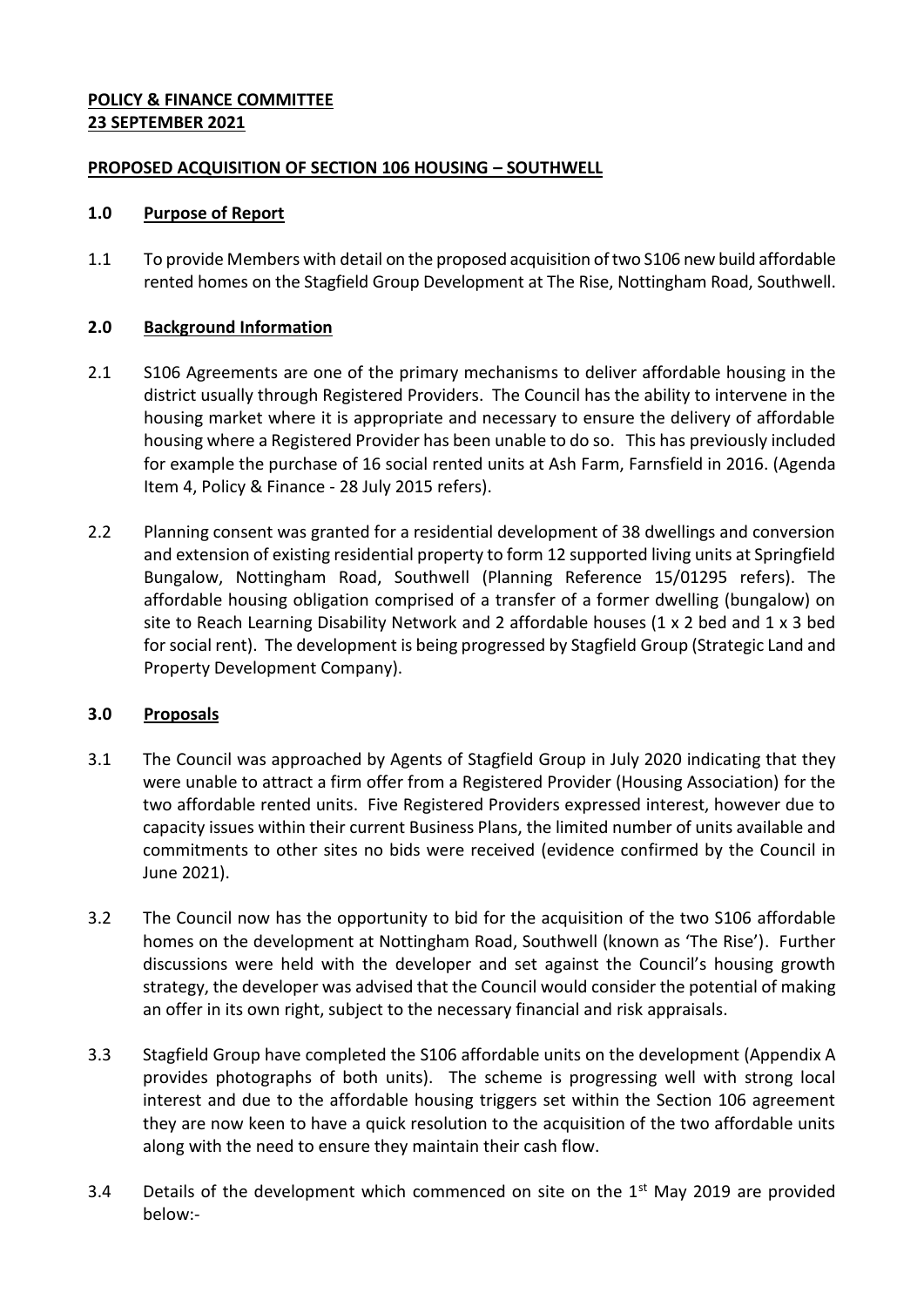| Developer:                                                                | Stagfield Group                                       |  |  |
|---------------------------------------------------------------------------|-------------------------------------------------------|--|--|
| Address:                                                                  | The Rise, Nottingham Road, Southwell                  |  |  |
| <b>Planning Reference:</b>                                                | 15/01295/FULM                                         |  |  |
| <b>Total No of Houses:</b>                                                | 38                                                    |  |  |
| No of Market Homes:                                                       | 36                                                    |  |  |
| No of Affordable Homes:                                                   | 2                                                     |  |  |
| Type of Affordable Units:                                                 | 1 x 3 bed and 1 x 2 bed for affordable rent           |  |  |
| <b>Overall Mix of Houses</b>                                              | 2, 3, 4 and 5 bed houses and apartments               |  |  |
| Plot Nos:                                                                 | 30 and 38                                             |  |  |
| Link to Planning App:                                                     | https://publicaccess.newark-sherwooddc.gov.uk/online- |  |  |
| applications/applicationDetails.do?keyVal=NRXJPXLB08700&activeTab=summary |                                                       |  |  |

## **4.0 Valuation Assumptions/Negotiations**

4.1 Wilks Head and Eve LLP (Chartered Surveyors and Town Planning) were commissioned by the Council to undertake an external advice and valuation report (dated 30/07/21) and advice on values was also sought from local Registered Providers and particularly those that had purchased properties in the local area recently.

## **5.0 Housing Need**

- 5.1 The Arc4 District Wide Housing Needs Assessment (2021) and accompanying sub-area summaries provides information on housing need across the district. The Southwell subarea shows a high demand for smaller family units (14 units x 3 beds) in the affordable rented sector. Overall, there is a need for sites to provide 40% x 3 bed houses. The Southwell Neighbourhood Plan also supports the need for one and two bed dwellings.
- 5.2 The Council's housing register also shows that there is strong demand for affordable units in this locality. There are 616 applicants registered for a property with a preferred area as Southwell. Average Bids for a three bed house are 55.

| <b>Property Type</b>     | <b>Number of Applicants on Register</b> |  |
|--------------------------|-----------------------------------------|--|
| 1 bedroom general needs  | 210                                     |  |
| 2 bedroom general needs  | 138                                     |  |
| 3 bedroom general needs  | 56                                      |  |
| 4 bedroom general needs  | 14                                      |  |
| <b>Supported Housing</b> | 198                                     |  |

| <b>Property Type</b>     | <b>Applicants</b><br>on register<br>in Band<br>One | <b>Applicants</b><br>on register<br>in Band Two |
|--------------------------|----------------------------------------------------|-------------------------------------------------|
| 1 bedroom general needs  | 5                                                  | 18                                              |
| 2 bedroom General needs  | 5                                                  | q                                               |
| 3 bedroom general needs  | ς                                                  | 12                                              |
| 4 bedroom general needs  |                                                    | 2                                               |
| <b>Supported Housing</b> |                                                    | 16                                              |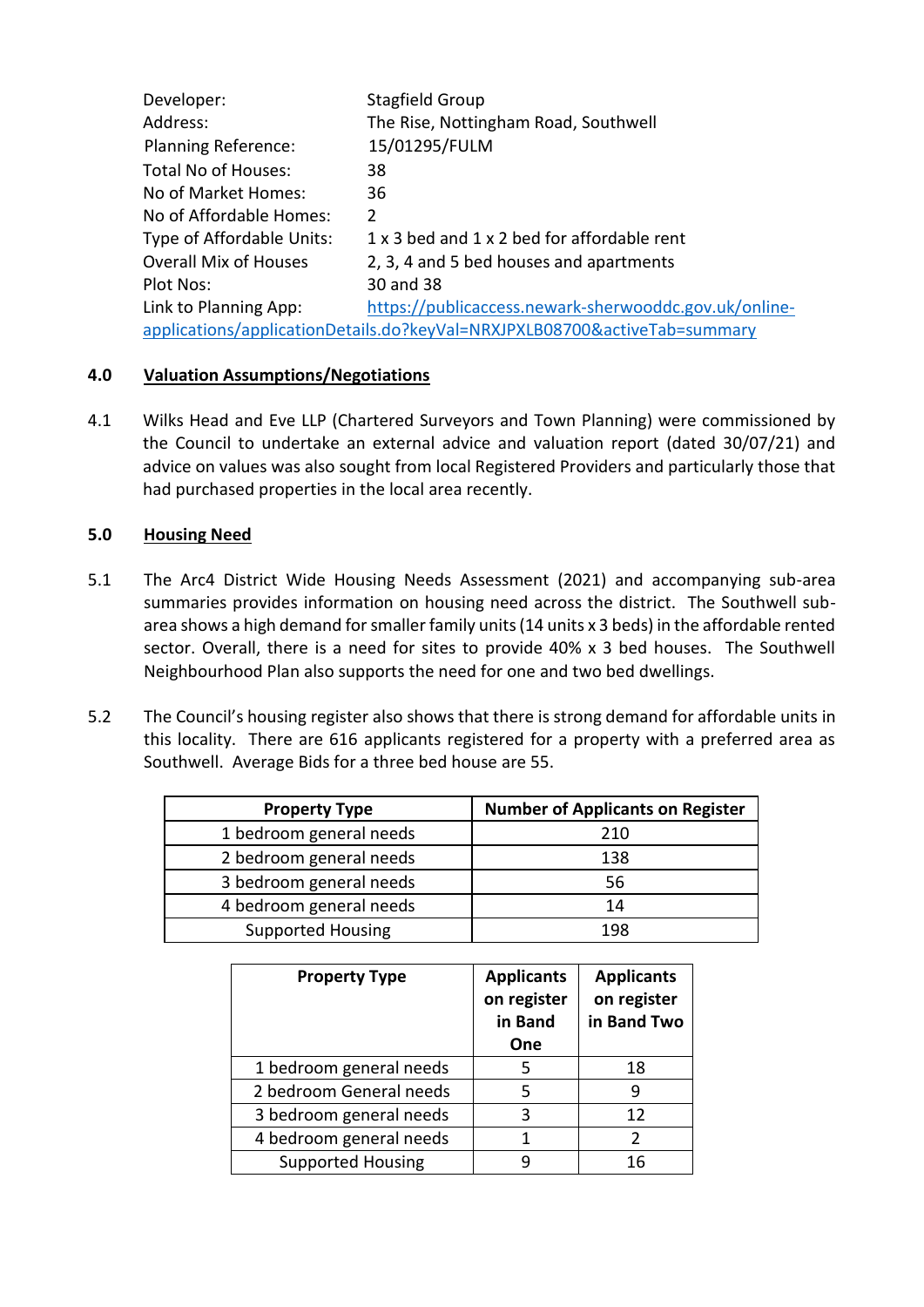Average bids for the following properties during the last 12 months:

| <b>Properties types</b>                | <b>Average bids</b> |
|----------------------------------------|---------------------|
| 1 bedroom flat - general needs         | 41                  |
| 2 bedroom flat - general needs         | 37                  |
| 3 bedroom house - general needs        | 55                  |
| 1 bedroom flat - supported housing     | 15                  |
| 1 bedroom bungalow - supported housing | 21                  |
| 2 bedroom flat - supported housing     | 6                   |
| 2 bedroom bungalow - supported housing | 37                  |

## **6.0 Financial Implications (FIN21-22/3133)**

6.1 Financial implications are covered in full within the private report.

# **7.0 Equalities Implications**

7.1 In considering the acquisition of the affordable units at The Rise, Nottingham Road, Southwell, equality implications will be considered and assessed against the delivery of additional affordable housing to ensure the evidence housing need across all tenures and communities is addressed. The affordable units will be let through the Council's Choice Based lettings System where bids will be invited from applicants who meet the criterial.

# **8.0 Digital Implications**

8.1 There are no significant digital implications in respect of this report.

## **9.0 Community Plan – Alignment to Objectives**

9.1 The delivery of additional affordable homes across the district continues to be a strategic priority for the Council with an objective of the Community Plan being to; *'Accelerate the supply of new homes including associated facilities.'* There is an ongoing requirement to develop a mixed provision of affordable homes to meet the requirements of younger people, families with young children and older people across the district's urban and rural communities.

## **10.0 RECOMMENDATION**

**That delegated authority be given to the Director - Housing, Health & Wellbeing to offer the value detailed in the exempt Appendix for the two affordable housing units at The Rise, Nottingham Road, Southwell.**

## **Reason for Recommendation**

**To consider the acquisition of the S106 affordable housing at Nottingham Road Southwell to enable the Council to intervene in the market where appropriate and necessary to ensure the delivery of on-site affordable housing in the district.**

## **Background Papers**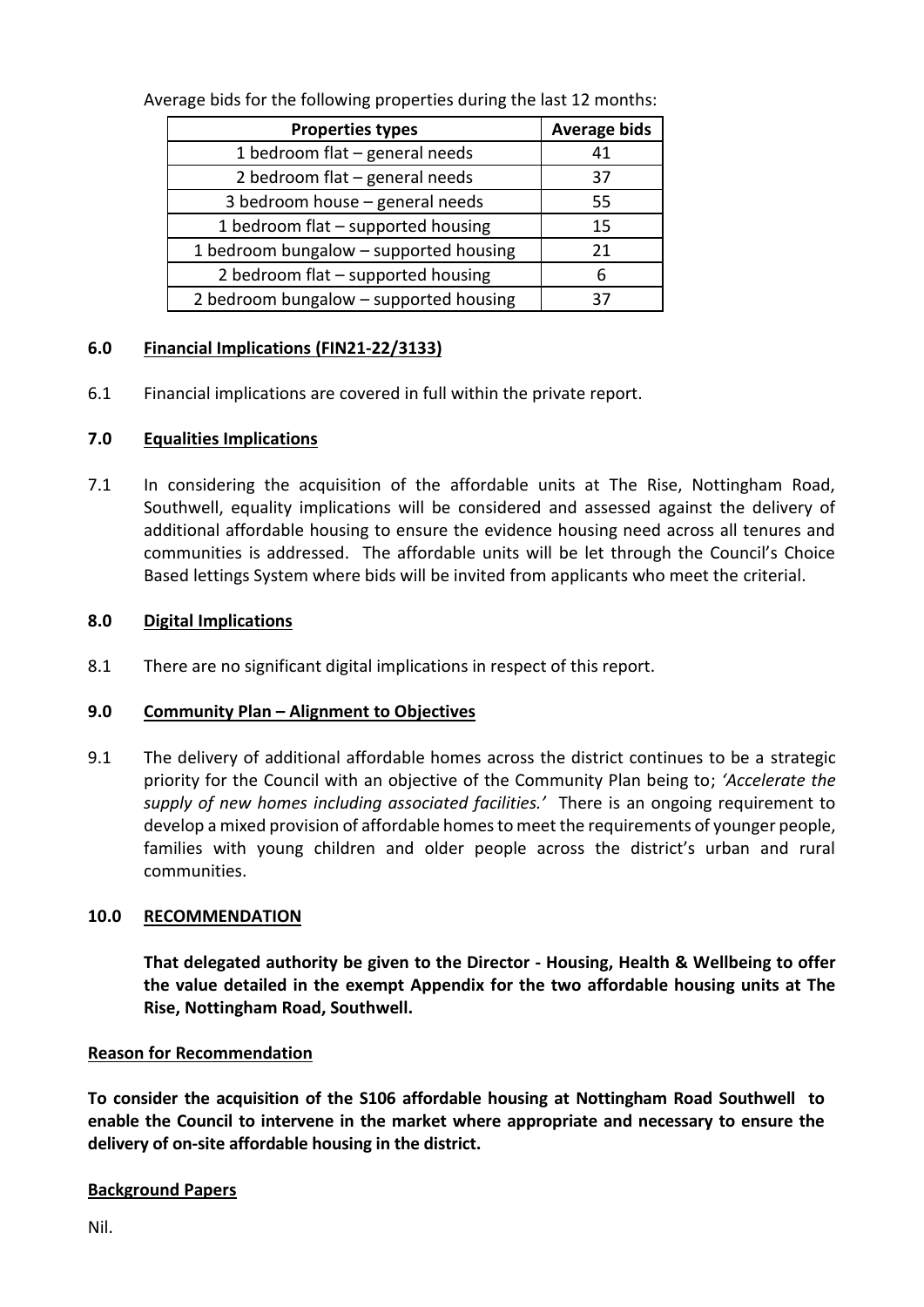For further information please contact Jill Sanderson – Housing Development Officer on Ext 5624.

Suzanne Shead Director – Housing, Health & Wellbeing